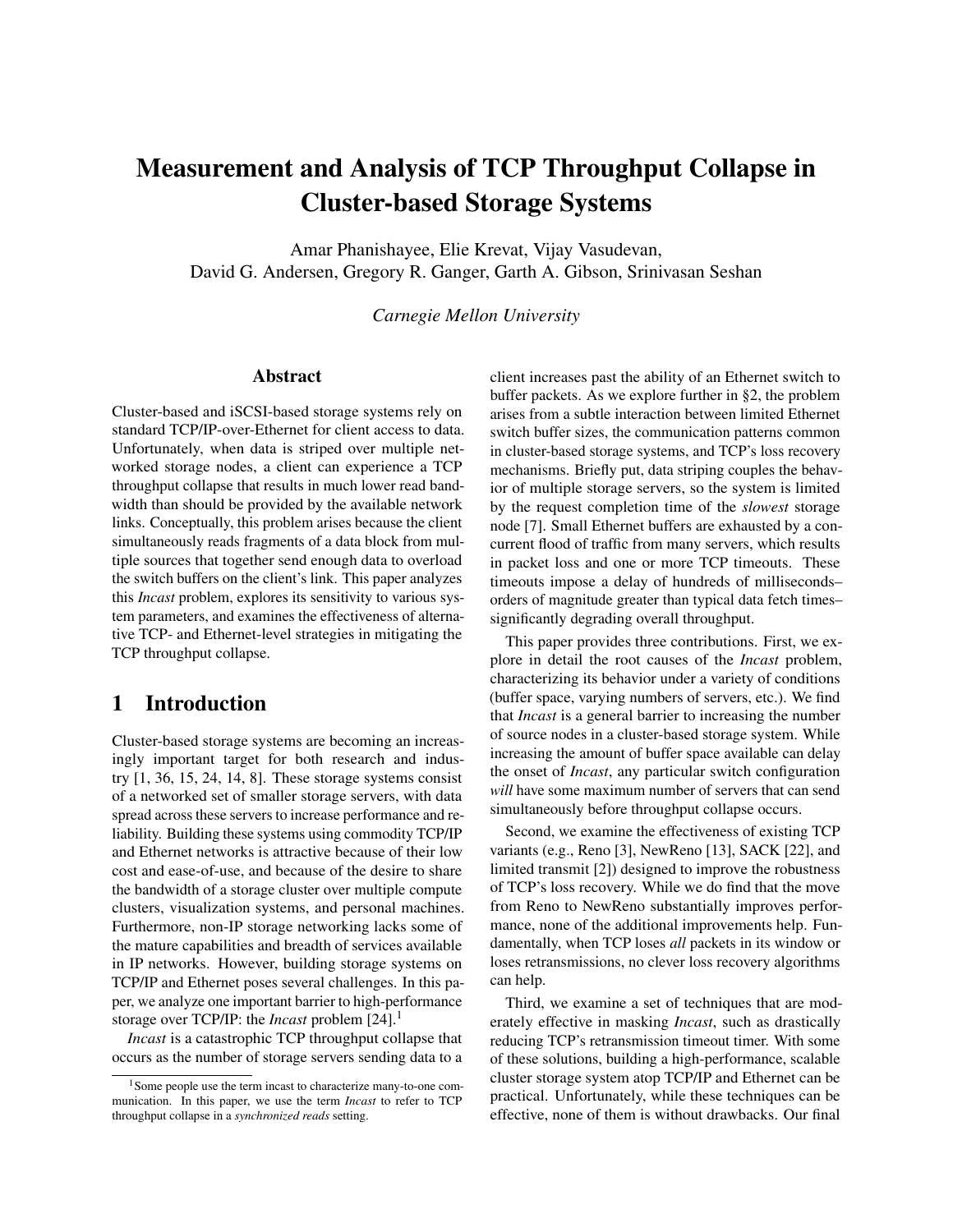

<span id="page-1-1"></span>Figure 1: A simple cluster-based storage environment with one client requesting data from multiple servers through synchronized reads.

conclusion is that no existing solutions are entirely sufficient, and further research is clearly indicated to devise a principled solution for the *Incast* problem.

# <span id="page-1-0"></span>2 Background

In cluster-based storage systems, data is stored across many storage servers to improve both reliability and performance. Typically, their networks have high bandwidth (1-10 Gbps) and low latency (round trip times of tens to hundreds of microseconds) with clients separated from storage servers by one or more switches.

In this environment, data blocks are striped over a number of servers, such that each server stores a fragment of a data block, denoted as a *Server Request Unit (SRU)*, as shown in Figure [1.](#page-1-1) A client requesting a data block sends request packets to all of the storage servers containing data for that particular block; the client requests the next block only after it has received all the data for the current block. We refer to such reads as *synchronized reads*.

This simple environment abstracts away many details of real storage systems, such as multiple stripes per data block, multiple outstanding block requests from a client, and multiple clients on a single switch making requests across a shared subset of servers. However, this is the most basic representative setting in which *Incast* can occur and simplifies our analysis.

The need for a high performance environment that supports parallel operations such as synchronized reads is particularly important because of such recent projects as *Parallel NFS (pNFS)*. *pNFS* is a component of *NFSv4.1* that supports parallel data transfers and data striping across multiple file servers [\[37,](#page-12-1) [28,](#page-12-2) [18\]](#page-11-10).

Most networks are provisioned so the client's link capacity to the switch is the throughput bottleneck of any



<span id="page-1-2"></span>Figure 2: TCP throughput collapse for a synchronized reads application performed on a storage cluster.

parallel data transfer [\[16,](#page-11-11) [21\]](#page-11-12). Unfortunately, when performing synchronized reads for data blocks across an increasing number of servers, a client may observe a TCP throughput drop of one or two orders of magnitude below its link capacity. Figure [2](#page-1-2) illustrates this performance drop in a cluster-based storage network environment when a client requests data from just seven servers.

Early parallel network storage projects, such as the NASD project [\[15\]](#page-11-1), observed TCP throughput collapse in cluster-based storage systems during synchronous data transfers. This was documented as part of a larger paper by Nagle et al. [\[24\]](#page-11-2), who termed the problem *Incast* and attributed it to multiple senders overwhelming a fixed-size switch buffer. However, while Nagle demonstrated the problem and suggested that an alternative TCP implementation shows a modest improvement, a full analysis and measurement of the problem was not performed nor were possible solutions presented.

*Incast* has not been thoroughly studied. Current systems attempt to avoid TCP throughput collapse by limiting the number of servers involved in any block transfer, or by artificially limiting the rate at which they transfer data. These solutions, however, are typically specific to one configuration (e.g. a number of servers, data block sizes, link capacities, etc.), and thus are not robust to changes in the storage network environment.

# 3 Experimental Setup

In this section, we describe the simulation and real system environments where we measure the effects of *Incast* and the corresponding workloads that we use in both settings.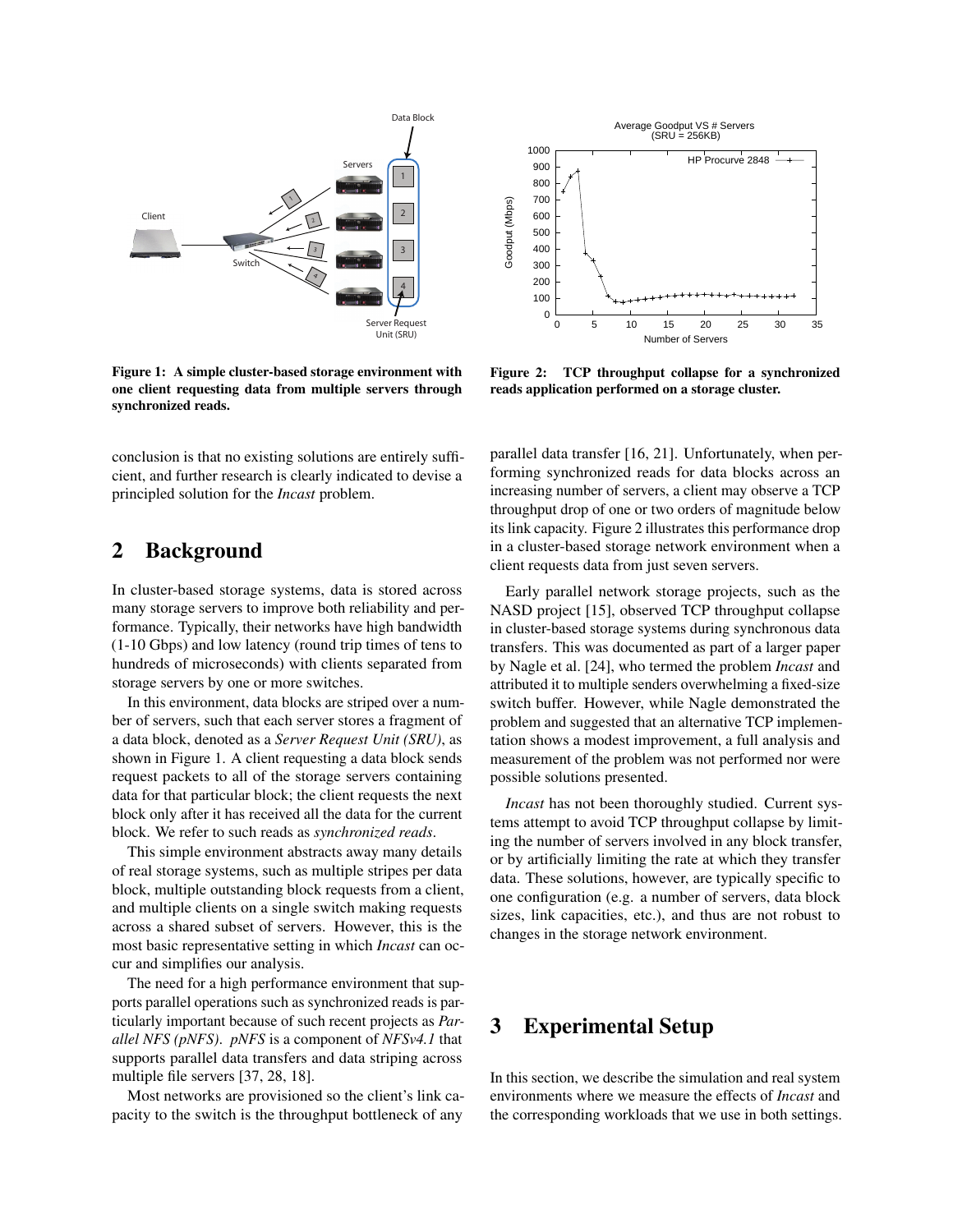| <b>Parameter</b>                        | <b>Default</b>    |
|-----------------------------------------|-------------------|
| Number of servers                       |                   |
| <i>SRU</i> Size                         | 256KB             |
| Link Bandwidth                          | 1 Gbps            |
| Round Trip Time (RTT)                   | $100\mu s$        |
| Per-port switch output buffer size      |                   |
| TCP Implementation: Reno, NewReno, SACK | NewReno           |
| <b>Limited Transmit</b>                 | disabled          |
| Duplicate-ACK threshold $(dathresh)$    | 3                 |
| <b>Slow Start</b>                       | enabled           |
| $RTO_{min}$                             | 200 <sub>ms</sub> |

<span id="page-2-0"></span>Table 1: Simulation parameters with default settings.

#### 3.1 Simulation Environment

All of our simulations use *ns-2* [\[27\]](#page-12-3), an event-driven network simulator that models networked applications at the packet granularity. Our default simulation configuration consists of one client and multiple servers all connected to the same switch as shown in Figure [1.](#page-1-1)

Table [1](#page-2-0) shows the parameters and their corresponding default values that we vary in simulation. We choose a 256KB default *SRU* size to model a production storage system [\[9\]](#page-11-13). From our simulations, we obtain global and per-flow TCP statistics such as retransmission events, timeout events, TCP window sizes, and other TCP parameters to aid in our analysis of *Incast*.

Our test application performs synchronized reads over TCP in *ns-2* to model a typical striped file system data transfer operation. The client requests a data block from *n* servers by sending a request packet to each server for one *SRU* worth of data. When a client receives the entire data block of *n*·*SRU* total bytes, it immediately sends request packets for the next block. Each measurement runs for 20 seconds of simulated time, transferring enough data to accurately calculate throughput.

#### <span id="page-2-3"></span>3.2 Cluster-based Storage Environment

Our experiments use a networked group of storage servers as configured in production storage systems. Our application performs the same synchronized reads protocol as in simulation and measures the achieved throughput. All systems have 1 Gbps links and a client-to-server Round Trip Time (RTT) of approximately  $100\mu$ s. We evaluated three different storage clusters:

- Procurve: One or more HP Procurve 2848 Ethernet switches configured in a tree hierarchy connect a client to up to 64 servers, each running Linux 2.6.18  $SMP<sup>2</sup>$  $SMP<sup>2</sup>$  $SMP<sup>2</sup>$
- S50: A Force10 S50 switch connects 48 Redhat4 Linux 2.6.9-22 machines on one switch (1 client, 47

servers).

• E1200: A Force10 E1200 switch with 672 ports with at least 1MB output buffer per port. This switch connects 88 Redhat4 Linux 2.6.9-22 machines (1 client, 87 servers).

For our workload and analysis, we keep the *SRU* size fixed while we scale the number of servers, implicitly in-creasing the data block size with the number of servers.<sup>[3](#page-2-2)</sup>

### <span id="page-2-5"></span>4 Reproducing Incast

In this section, we first demonstrate *Incast* occurring in several real-world cluster-based storage environments. Using simulation, we then show that *Incast* is a generic problem and identify the causes of *Incast*. We find that the results obtained from our experimental setup validate our simulation results. Finally, we show that attempts to mitigate *Incast* by varying parameters such as switch buffer size and *SRU* size are incomplete solutions that either scale poorly or introduce system inefficiencies when interacting with a storage system.

#### <span id="page-2-6"></span>4.1 *Incast* in real systems

To ensure that the throughput collapse shown in Figure [2](#page-1-2) is not an isolated instance, we study *Incast* on the three storage clusters described in [§3.2.](#page-2-3) Figure [3](#page-3-0) indicates that both the Procurve and S50 environments experience up to an order of magnitude drop in *goodput* (throughput as observed by the application). The E1200, however, did not exhibit any throughput drop for up to the 87 available servers, which we attribute to the large amount of buffer space available on the switch.

In our analysis, we use estimates of the output buffer sizes gathered from network administrators and switch specifications. Unfortunately, we are unable to determine the exact per-port buffer sizes on these switches.<sup>[4](#page-2-4)</sup> This information is not available because most switches dynamically allocate each link's output buffer from a shared memory pool. Also, when QoS queues are enabled, the amount of memory allocated to the queues depends on vendor-specific implementations. However, our estimates for output buffer sizes are corroborated by simulation results.

<span id="page-2-1"></span><sup>&</sup>lt;sup>2</sup>Although this topology does not exactly match our simulation topology, we find that multiple switches do not prevent *Incast*.

<span id="page-2-2"></span><sup>&</sup>lt;sup>3</sup>Some storage systems might instead scale by keeping the block size fixed and increasing the number of servers used to stripe data over. We explore the effects of a fixed block size scaling model in [§4.](#page-2-5)

<span id="page-2-4"></span><sup>4</sup>While most modern switches use Combined Input-Output Queuing (CIOQ), we focus our attention on the output buffer size. Since our simulation results are validated by our experimental results, we did not find it necessary to model additional complexity into our switches in simulation.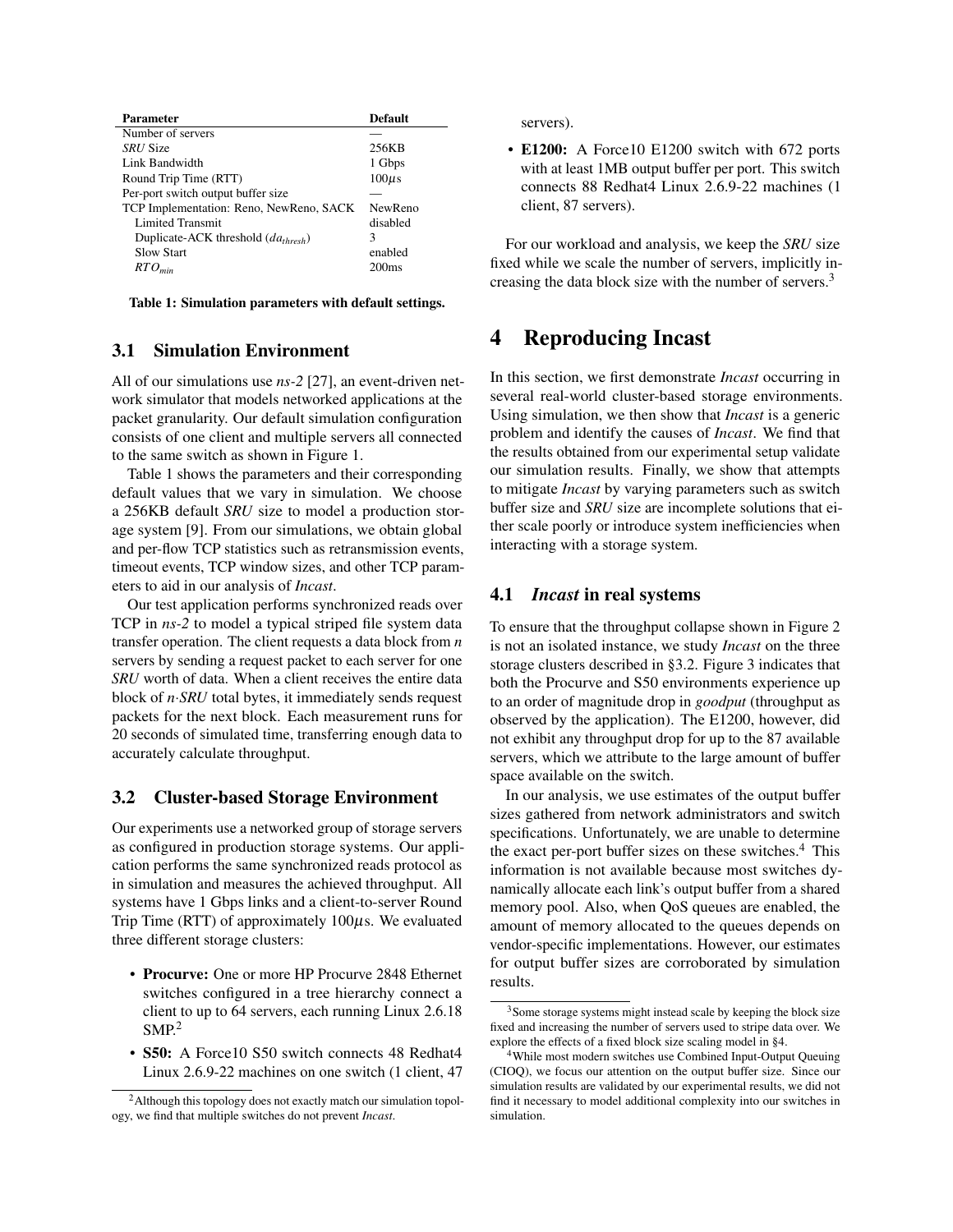

<span id="page-3-0"></span>Figure 3: *Incast* observed on different switch configurations with and without QoS support. Disabling QoS support has only a small effect for (a) the HP Procurve 2848, but significantly delays the onset of *Incast* for (b) the Force10 S50.

Many switches provide QoS support to enable prioritization of different kinds of traffic. A common implementation technique for providing QoS is to partition the output queue for each class of service. As a result, disabling QoS increases the effective size of the output queues, though the amount of this increase varies across different vendors and switches. As shown in Figure [3\(](#page-3-0)a), disabling QoS on the Procurve environment does not significantly affect throughput – a collapse still occurs around 7 servers. In contrast, Figure [3\(](#page-3-0)b) shows that disabling QoS on the Force10 S50 significantly delays the onset of *Incast*. These results suggest that the Force10 S50 allocates a relatively larger amount of buffer space and switch resources to QoS support in comparison to the Procurve 2848. Switch buffer sizes play an important role in mitigating *Incast*, as we evaluate in [§4.3.](#page-4-0)

#### 4.2 Validation and Analysis in Simulation

To determine how general a problem *Incast* is for clusterbased storage over TCP/IP/Ethernet, we also reproduce *Incast* in the *ns-2* network simulator. Figure [4](#page-3-1) shows *Incast* in simulation with an order of magnitude collapse at around 8 servers and beyond. These results closely match those from the Procurve environment. The differences between the results, including the difference in behavior below 3 servers, have a few possible causes. First, simulated source nodes serve data as rapidly as the network can handle, while real systems often have other slight delays. We attribute the lower performance of the real system between 1-3 servers to these differences. Also, simulation does not model Ethernet switching behavior, which may introduce small timing and performance differences.

Despite these differences, real world experiments validate our simulation measurements, showing that the im-



<span id="page-3-1"></span>Figure 4: Comparison of *Incast* in simulation and in real world cluster-based settings.

pact of *Incast* is nearly identical in both real world system measurements and simulation.

An analysis of the TCP traces obtained from simulation reveals that TCP retransmission timeouts are the primary cause of *Incast* (Figure [5\)](#page-4-1).<sup>[5](#page-3-2)</sup> When goodput degrades, most servers still send their *SRU* quickly, but one or more other servers experience a timeout due to packet losses. The servers that finish their transfer do not receive the next request from the client until the client receives the complete data block, resulting in an underutilized link.

<span id="page-3-2"></span><sup>5</sup>TCP goodput could also be degraded by a large number of packet retransmissions that waste network capacity. We find, however, that retransmitted packets make up only about 2% of all transmissions. This overhead is not significant when compared to the penalty of a retransmission timeout.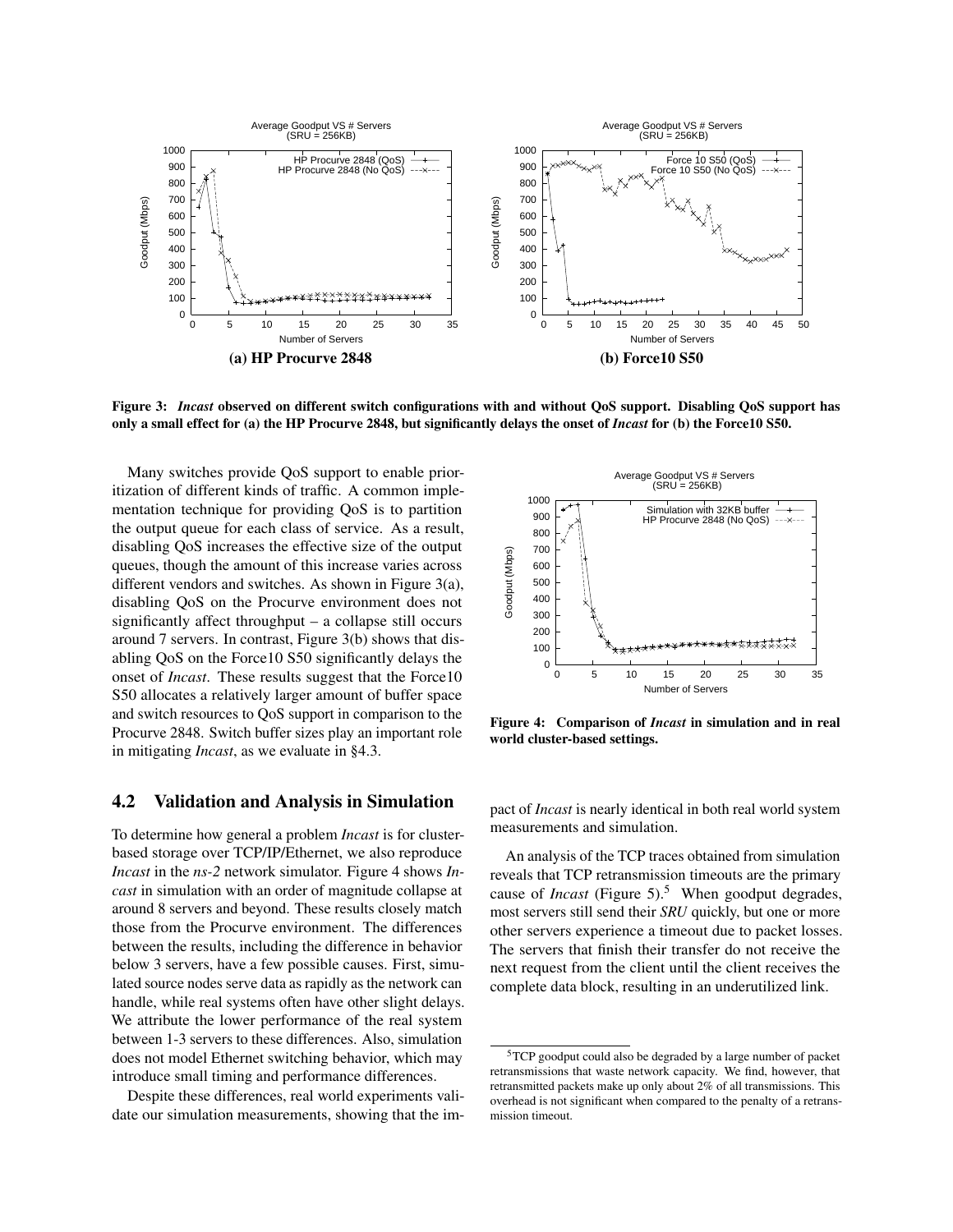

<span id="page-4-1"></span>Figure 5: Instantaneous goodput averaged over 5ms intervals. Timeouts are the primary cause of *Incast*, and one stalled flow during a block transfer results in an idle link duration of around 200ms. Timeout events indicate when a flow begins recovery.

#### 4.2.1 Why Timeouts Occur

The rest of the paper assumes a familiarity with TCP terms and concepts. For a brief refresher on TCP, we refer the reader to the Appendix.

Reading blocks of data results in simultaneous transmission of packets from servers. Because the buffer space associated with the output port of the switch is limited, these simultaneous transmissions can overload the buffer resulting in losses. TCP recovers from losses by retransmitting packets that it has detected as being lost. This loss detection is either data-driven or is based on a timeout for a packet at the sender.

A TCP sender assigns sequence numbers to transmitted packets and expects TCP acknowledgements (ACKs) for individual packets from the receiver. The TCP receiver acknowledges the last packet it received in-order. Out-oforder packets generate duplicate ACKs for the last packet received in-order. Receiving multiple duplicate ACKs for a packet is an indication of a loss – this is data-driven loss detection. Timeouts are used as a fallback option in the absence of enough feedback, and are typically an indication of severe congestion.

In Figure [3\(](#page-3-0)a), we see an initial drop from 900Mbps to 500Mbps between 3-5 servers on the Procurve. Analysis of TCP logs reveal that this drop in throughput is caused by the delayed ACK mechanism [\[3\]](#page-11-6). In the delayed ACK specification, an acknowledgement should be generated for at least every second packet and must be generated within 200ms of the arrival of the first unacknowledged packet. Most TCP implementations wait only

| Finding                                        | Location |
|------------------------------------------------|----------|
| Incast is caused by too-small switch output    | §4.3     |
| buffers: increasing buffer size can alleviate  |          |
| the situation.                                 |          |
| TCP NewReno and SACK improve good-             | § 5.1.1  |
| put considerably over TCP Reno, but do         |          |
| not prevent Incast.                            |          |
| Improvements to TCP loss recovery using        | §5.1.2   |
| Limited Transmit or reducing the Duplicate     |          |
| ACK threshold do not help.                     |          |
| Reducing the penalty of a timeout by lower-    | 85.2     |
| ing the minimum retransmission value can       |          |
| help significantly, but poses questions of     |          |
| safety and generality.                         |          |
| Enabling Ethernet Flow Control is effective    | §6       |
| only in the very simplest setting, but not for |          |
| more common multi-switched systems.            |          |

#### Table 2: Summary of Major Results.

40ms before generating this ACK. This 40ms delay causes a "mini-timeout", leading to underutilized link capacity similar to a normal timeout. However, normal timeouts are responsible for the order of magnitude collapse seen beyond 5 servers in *Incast*. We explore TCP-level solutions to avoid timeouts and to reduce the penalty of timeouts in detail in [§5.](#page-6-1)

### <span id="page-4-0"></span>4.3 Reducing Losses: Larger Switch Buffers

Since timeouts are the primary cause of *Incast*, we try to prevent the root cause of timeouts – packet losses – to mitigate *Incast* by increasing the available buffer space allocated at the Ethernet switch. [§4.1](#page-2-6) mentioned that a larger switch buffer size delays the onset of *Incast*. Figure [6](#page-5-0) shows that doubling the size of the switch's output port buffer in simulation doubles the number of servers that can transmit before the system experiences *Incast*.

With a large enough buffer space, *Incast* can be avoided for a certain number of servers, as shown in Figure [6.](#page-5-0) This is corroborated by the fact that we were unable to observe *Incast* with 87 servers on the Force10 E1200 switch, which has very large buffers. But Figure [6](#page-5-0) shows that for a 1024KB buffer, 64 servers only utilize about 65% of the client's link bandwidth, and doubling the number of servers only improves goodput to 800Mbps.

Unfortunately, switches with larger buffers tend to cost more (the E1200 switch costs over \$500,000 USD), forcing system designers to choose between overprovisioning, future scalability, and hardware budgets. Furthermore, switch manufacturers may need to move to faster and more expensive memory (e.g., SRAM) as they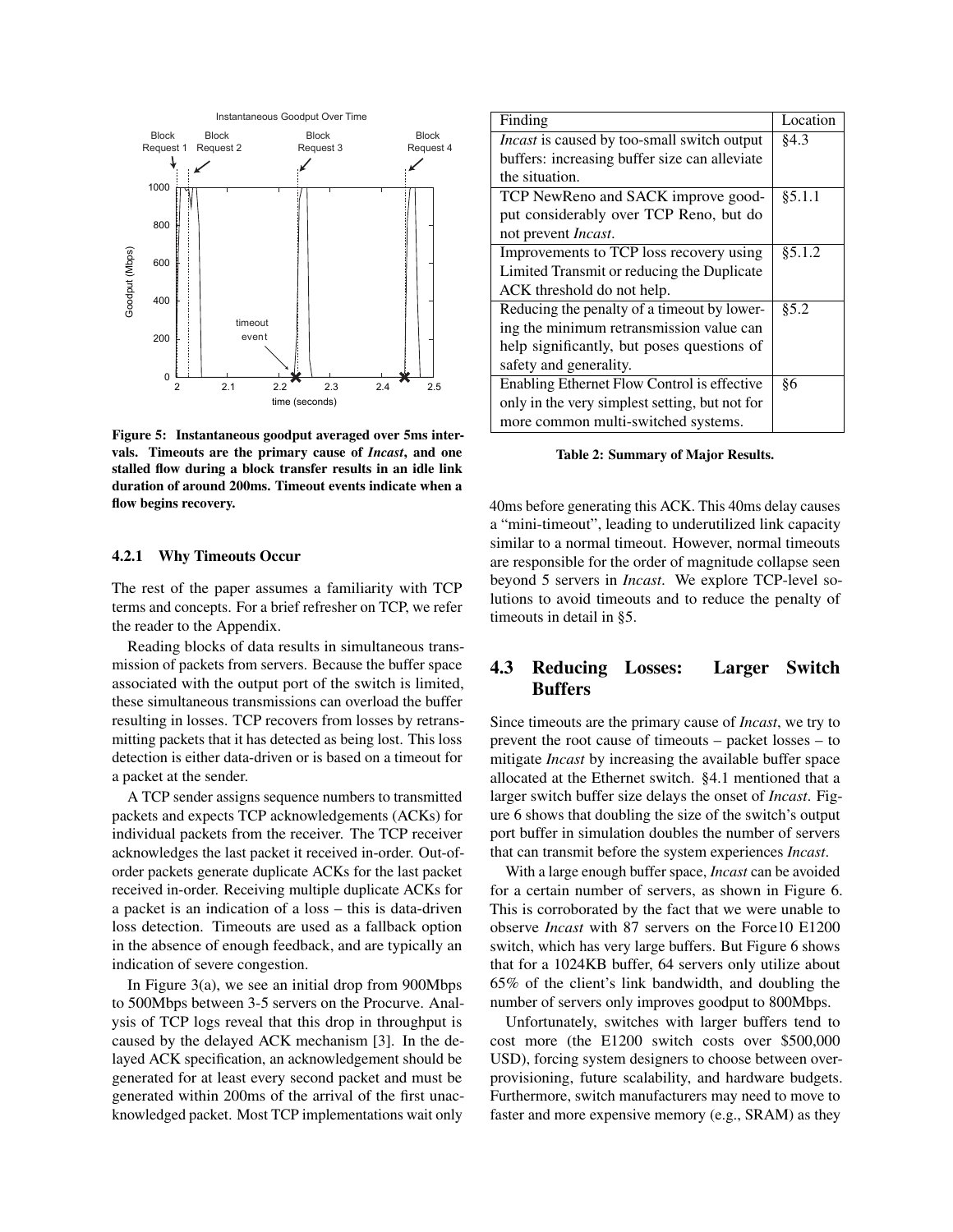

<span id="page-5-0"></span>Figure 6: Effect of varying switch buffer size – doubling the size of the switch's output port buffer doubles the number of servers that can be supported before the system experiences *Incast*.

move to 10Gbps and beyond. This move places cost pressure on manufacturers to keep buffer sizes small. Hence a more cost-effective solution other than increasing buffer sizes is required.

While the above experiments are run in a controlled environment with only one client reading from many servers, real storage environments are likely more complicated, with many clients making multiple concurrent requests to different sets of servers. Since the amount of buffer space available per client request likely decreases in common shared memory switch architectures (and does not increase otherwise), we expect overall performance to be worse in these more complex environments.

### 4.4 Reducing Idle Link Time by Increasing *SRU* Size

Figure [7](#page-5-1) illustrates that increasing the *SRU* size improves the overall goodput. With 64 servers, the 1000KB *SRU* size run is two orders of magnitude faster than the 10KB *SRU* size run. Figure [8](#page-5-2) shows that real switches, in this case the Force10 S50, behave similarly.

TCP performs well in settings without synchronized reads, which can be modeled by an infinite *SRU* size. The simple TCP throughput tests in netperf do not exhibit *Incast* [\[24\]](#page-11-2). With larger *SRU* sizes, servers will use the spare link capacity made available by any stalled flow waiting for a timeout event; this effectively reduces the ratio of timeout time to transfer time.

A large *SRU* size helps maximize disk head utilization on reads. Unfortunately, an *SRU* size of even 8MB is quite impractical: most applications ask for data in small chunks, corresponding to an *SRU* size range of 1-256KB. For example, when requesting an 8MB block from the storage system, one would like to stripe this block across



<span id="page-5-1"></span>Figure 7: Effect of varying *SRU* size – for a given number of servers, a larger *SRU* improves goodput.

as many servers as needed to saturate the link. In addition, a larger *SRU* size can increase lock contention due to overlapping writes, leading to poor write performance in file system implementations [\[9\]](#page-11-13).



<span id="page-5-2"></span>Figure 8: Effect of varying *SRU* size for Force10 S50 with QoS support enabled.

Figure [9](#page-6-2) shows an alternative scaling model in simulation where the data block size is fixed and the number of storage servers are increased, placing an upper bound per request on the amount of pinned kernel memory in the client. This scaling model more closely resembles how file systems request data. A rapid drop-off in goodput is observed for a fixed block size as the number of servers increases. Because the data block size is fixed, increasing the number of servers reduces the *SRU* size. Thus, the effect of increasing the number of servers is compounded by a reduced *SRU* size and results in even lower goodput.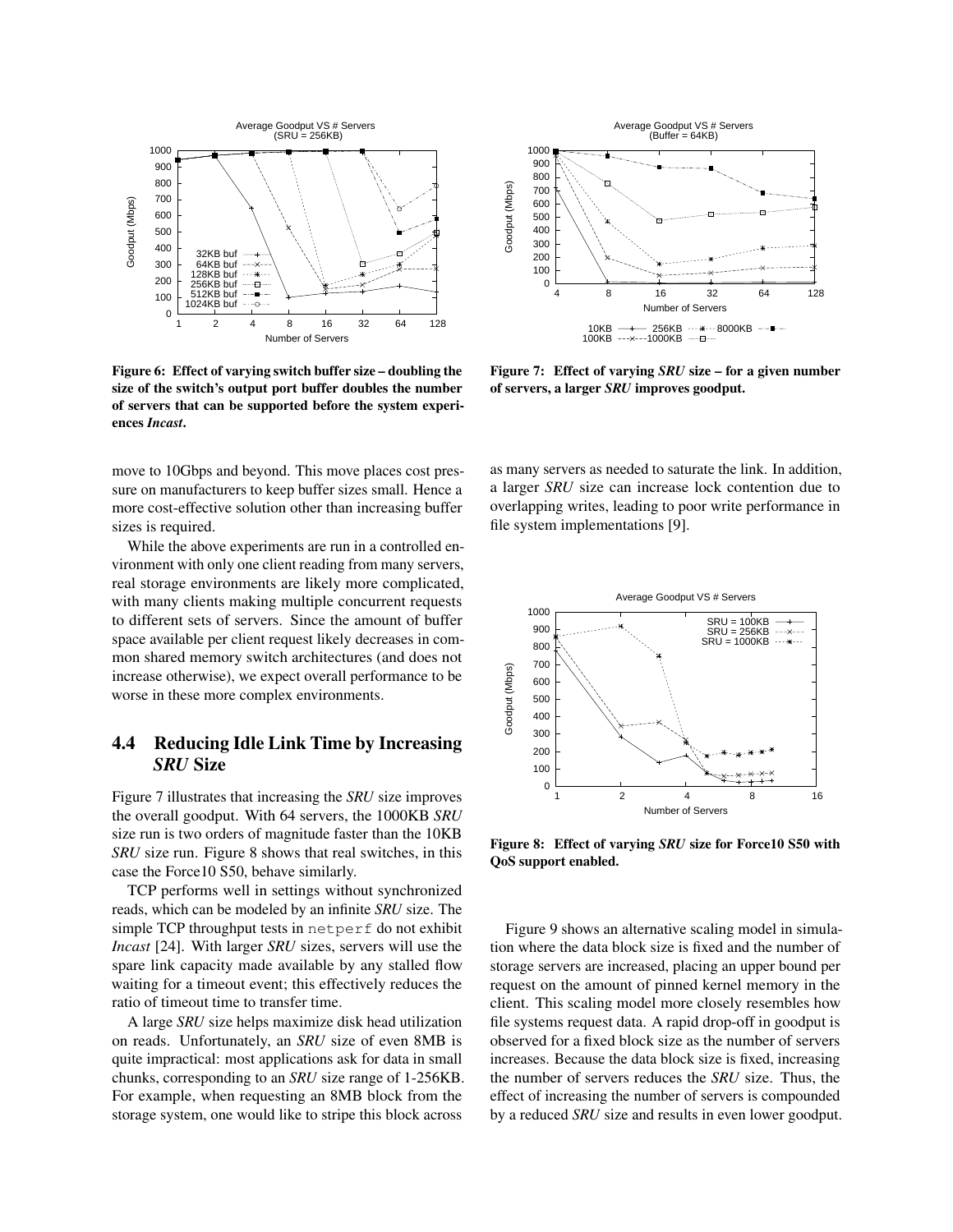

<span id="page-6-2"></span>Figure 9: For a fixed data block size, as opposed to a fixed *SRU* size, increasing the number of servers also reduces the *SRU* size requested from each server and results in even lower goodput.

# <span id="page-6-1"></span>5 TCP-level Solutions

Because TCP timeouts are the primary reason that *Incast* hurts throughput, we analyze TCP-level solutions designed to reduce both the number and penalty of timeouts. We perform this analysis using *ns-2* simulations.

#### 5.1 Avoiding Timeouts

In this section, we analyze three different approaches to avoiding timeouts by:

- Improving TCP's resilience to common loss patterns by using alternative TCP implementations;
- Addressing the lack of sufficient data-driven feedback;
- Reducing the traffic injection rate of exponentially growing TCP windows during *slow-start* [\[3\]](#page-11-6).

Analysis Method - Performance and Timeout Categorization: For each approach, we ask two questions: 1) how much does the approach improve goodput and 2) if timeouts still occur, why? To answer the second question, we look at the number of Duplicate ACKs Received at the point when a flow experiences a Timeout (the *DART* count). The purpose of this analysis is to categorize the situations under which timeouts occur to understand whether the timeout could have been avoided.

There are three types of timeouts that cannot be avoided by most TCP implementations. The first occurs when an entire window of data is lost and there is *no* feedback available for TCP to use in recovery, leading to a *DART* value of zero. We categorize this kind of timeout as a *Full Window Loss*.

The second type occurs when the last packet of an *SRU* is dropped and there is no further data available in this



<span id="page-6-3"></span>Figure 10: NewReno outperforms Reno and SACK

block request for data-driven recovery. We categorize this type of timeout as a *Last Packet Loss* case. We find, however, that there are relatively few *Last Packet Loss* cases.

The last unavoidable timeout situation occurs when a retransmitted packet triggered by TCP's loss recovery mechanism is *also* dropped. Since there is no way for the sender to know whether this retransmitted packet is dropped, the sender experiences a timeout before retransmitting the packet again. We categorize this unavoidable timeout as a *Lost Retransmit*. The *DART* count does not help in categorizing *Lost Retransmit* cases; we examine the TCP trace files to identify these situations.

#### <span id="page-6-0"></span>5.1.1 Alternative TCP Implementations – Reno, NewReno, and SACK

Many TCP variants help reduce expensive timeouts by using acknowledgements to more precisely identify packet losses [\[19,](#page-11-14) [3,](#page-11-6) [13,](#page-11-7) [22\]](#page-11-8). A well-documented problem with the classic TCP Reno algorithm is that it recovers poorly from multiple losses in a window, leaving it susceptible to patterns of loss that cause a timeout [\[13\]](#page-11-7). For example, with a window size of six, Reno will *always* experience a timeout when the first two packets of the window are lost.

The most popular solutions to this problem are the improved retransmission algorithms in TCP NewReno [\[13\]](#page-11-7) and the selective acknowledgements scheme in TCP SACK [\[22\]](#page-11-8). TCP NewReno, unlike Reno, does not exit fast recovery and fast retransmit when it receives a partial ACK (an indication of another loss in the original window), but instead immediately transmits the next packet indicated by the partial ACK. TCP SACK uses a selective acknowledgment scheme to indicate the specific packets in a window that need to be resent [\[12\]](#page-11-15).

Figure [10](#page-6-3) shows that both TCP NewReno and TCP SACK outperform TCP Reno. Note that TCP NewReno offers up to an order of magnitude better performance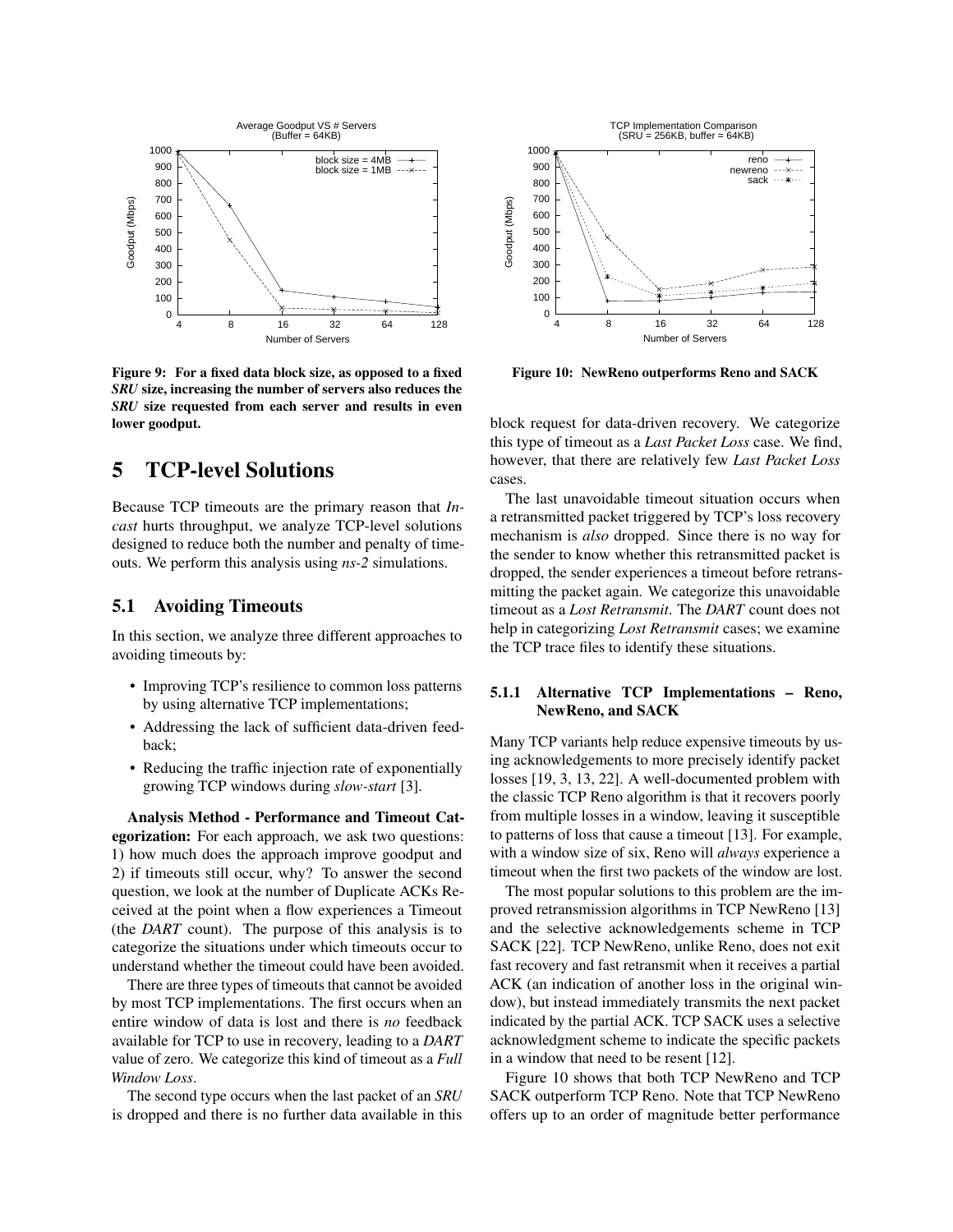

<span id="page-7-1"></span>Figure 11: Distribution of Duplicate Acknowledgements Received at a Timeout (*DART*) recorded for a 20s run with 16 servers, 64 packet switch buffer, 256KBytes SRU size.

|                                               | Reno         | NewReno      | NewReno + $da_{thresh} = 1$ |
|-----------------------------------------------|--------------|--------------|-----------------------------|
|                                               | (Fig. 11(a)) | (Fig. 11(b)) | (Fig. 11(c))                |
| data blocks transmitted                       | 49           | 89           | 84                          |
| timeout events                                | 589          | 442          | 349                         |
| full window losses                            | 464          | 362          | 313                         |
| lost retransmits                              | -61          |              | 41                          |
| lost retransmits when DART $\geq da_{thresh}$ | $\theta$     |              | 34                          |
| lost retransmits when DART $\lt da_{thresh}$  | -61          |              |                             |
| last packets dropped                          |              |              |                             |

<span id="page-7-2"></span>Table 3: Categorization of timeout events under different TCP scenarios (corresponding to Figure [11\)](#page-7-1)

compared to TCP Reno in this example. Unfortunately, none of the TCP implementations can eliminate the large penalty to goodput caused by *Incast*.

Figure [11\(](#page-7-1)a) and (b) shows the *DART* distribution for TCP Reno and NewReno, while Table [3](#page-7-2) shows the categorization of timeout events. The total number of timeouts per data block is much lower for NewReno, partially explaining the goodput improvement over Reno. While most timeouts can be categorized as *Full Window Loss* cases or *Lost Retransmit* cases, there are still 78 timeouts that do not fall into these cases: they occur when the flows obtain *some*, but not enough feedback to trigger data-driven loss recovery. We next examine two schemes designed to improve these remaining cases.

#### <span id="page-7-0"></span>5.1.2 Addressing the Lack of Sufficient Feedback – Limited Transmit and Reduced Duplicate ACK Threshold

When a flow has a small window or when a sufficiently large number of packets in a large window are lost, Limited Transmit [\[2\]](#page-11-9) attempts to ensure that enough packets are sent to trigger the 3 duplicate ACKs necessary for data-driven recovery. Alternatively, we can reduce the duplicate ACK threshold (*dathresh*) from 3 to 1 to automatically trigger fast retransmit and fast recovery upon receiving any duplicate acknowledgement.

Figure [12](#page-7-3) illustrates that neither of these mechanisms provide *any* throughput benefit over TCP NewReno. We



<span id="page-7-3"></span>Figure 12: NewReno variants designed to improve loss recovery provide no benefit.

plot the *DART* distribution for setting *dathresh*=1 in Figure  $11(c)$ . The reduced retransmit variant successfully eliminates timeouts when only 1 or 2 duplicate ACKs were received. Unfortunately, this improvement does not increase goodput because each data block transfer still experiences at least one timeout. These remaining timeouts are mostly due to full window losses or lost retransmissions, which none of the TCP variants we study can eliminate.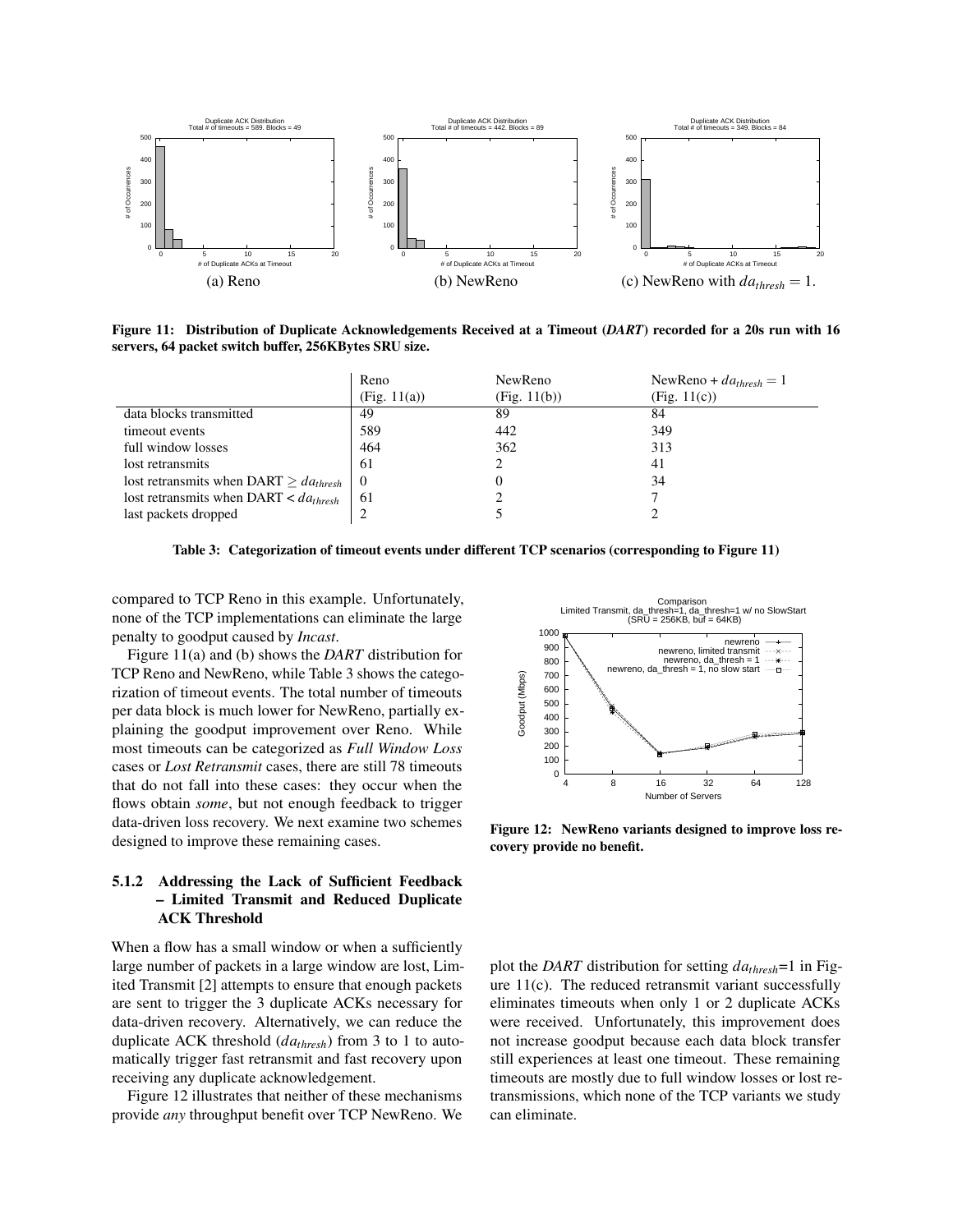

<span id="page-8-1"></span>Figure 13: A lower RTO value  $(RTO<sub>min</sub> = 200\mu s)$  in simulation improves goodput by an order of magnitude for both Reno and NewReno. *rto* represents runs with a modified *RTOmin* value.

#### 5.1.3 Disabling TCP Slow-Start

Finally, we disable TCP *slow-start* to prevent network congestion produced by flows that exponentially increase their window sizes to discover link capacity following a timeout (or at the beginning of a TCP transfer). Figure [12](#page-7-3) shows that forcing TCP flows to discover link capacity using only additive increase does not alleviate the situation. We leave an analysis of even more conservative congestion control algorithms for future work.

#### <span id="page-8-0"></span>5.2 Reducing the Penalty of Timeouts

Because many of the TCP timeouts seem unavoidable (e.g. *Full Window Loss*, *Lost Retransmit*), here we examine reducing the time spent waiting for a timeout. While this approach can significantly improve goodput, this solution should be viewed with caution because it also increases the risk of premature timeouts, particularly in the widearea [\[4\]](#page-11-16). We discuss the consequences of this effect below.

The penalty of a timeout, or the amount of time a flow waits before retransmitting a lost packet without the "fast retransmit" mechanism provided by three duplicate ACKs, is the retransmission timeout (*RTO*). Estimating the right *RTO* value is important for achieving a timely response to packet losses while avoiding premature timeouts. A premature timeout has two negative effects: 1) it leads to a spurious retransmission; and 2) with every timeout, TCP re-enters *slow-start* even though no packets were lost. Since there is no congestion, TCP thus would underestimate the link capacity and throughput would suffer. TCP has a conservative minimum RTO (*RTOmin*) value to guard against spurious retransmissions [\[29,](#page-12-4) [19\]](#page-11-14).

Popular TCP implementations use an *RTOmin* value of 200ms [\[35\]](#page-12-5). Unfortunately, this value is orders of magnitude greater than the round-trip times in *SAN* settings, which are typically around  $100\mu s$  for existing 1Gbps Ethernet SANs, and  $10\mu s$  for Infiniband and 10Gbps Ethernet. This large *RTOmin* imposes a huge throughput penalty because the transfer time for each data block is significantly smaller than *RTOmin*.

Figure [13](#page-8-1) shows that reducing *RTOmin* from 200ms to  $200\mu s$  improves goodput by an order of magnitude for between 8 to 32 servers. In general, for any given *SRU* size, reducing *RTOmin* to 200µs results in an order of magnitude improvement in goodput using TCP Reno (Figure [13\(](#page-8-1)a)). Figure [13\(](#page-8-1)b) shows that even with an aggressive *RTOmin* value of 200µs, TCP NewReno still observes a 30% decrease in goodput for 64 servers.

Unfortunately, setting *RTOmin* to such a small value poses significant implementation challenges and raises questions of safety and generality.

Implementation Problems: Reducing *RTOmin* to  $200\mu$ s requires a TCP clock granularity of  $100\mu$ s, according the standard RTO estimation algorithm [\[29,](#page-12-4) [19\]](#page-11-14). BSD TCP and Linux TCP implementations are currently unable to provide this fine-grained timer. BSD implementations expect the OS to provide two coarse-grained "heartbeat" software interrupts every 200ms and 500ms, which are used to handle internal per-connection timers [\[5\]](#page-11-17); Linux TCP uses a TCP clock granularity of 1 to 10ms. A TCP timer in microseconds needs either hardware support that does not exist or efficient software timers [\[6\]](#page-11-18) that are not available on most operating systems.

Safety and Generality: Even if sufficiently finegrained TCP timers were supported, reducing the *RTOmin* value might be harmful, especially in situations where the servers communicate with clients in the wide-area. Allman et. al. [\[4\]](#page-11-16) note that *RTOmin* can be used for trading "timely response with premature timeouts" but there is no optimal balance between the two in current TCP imple-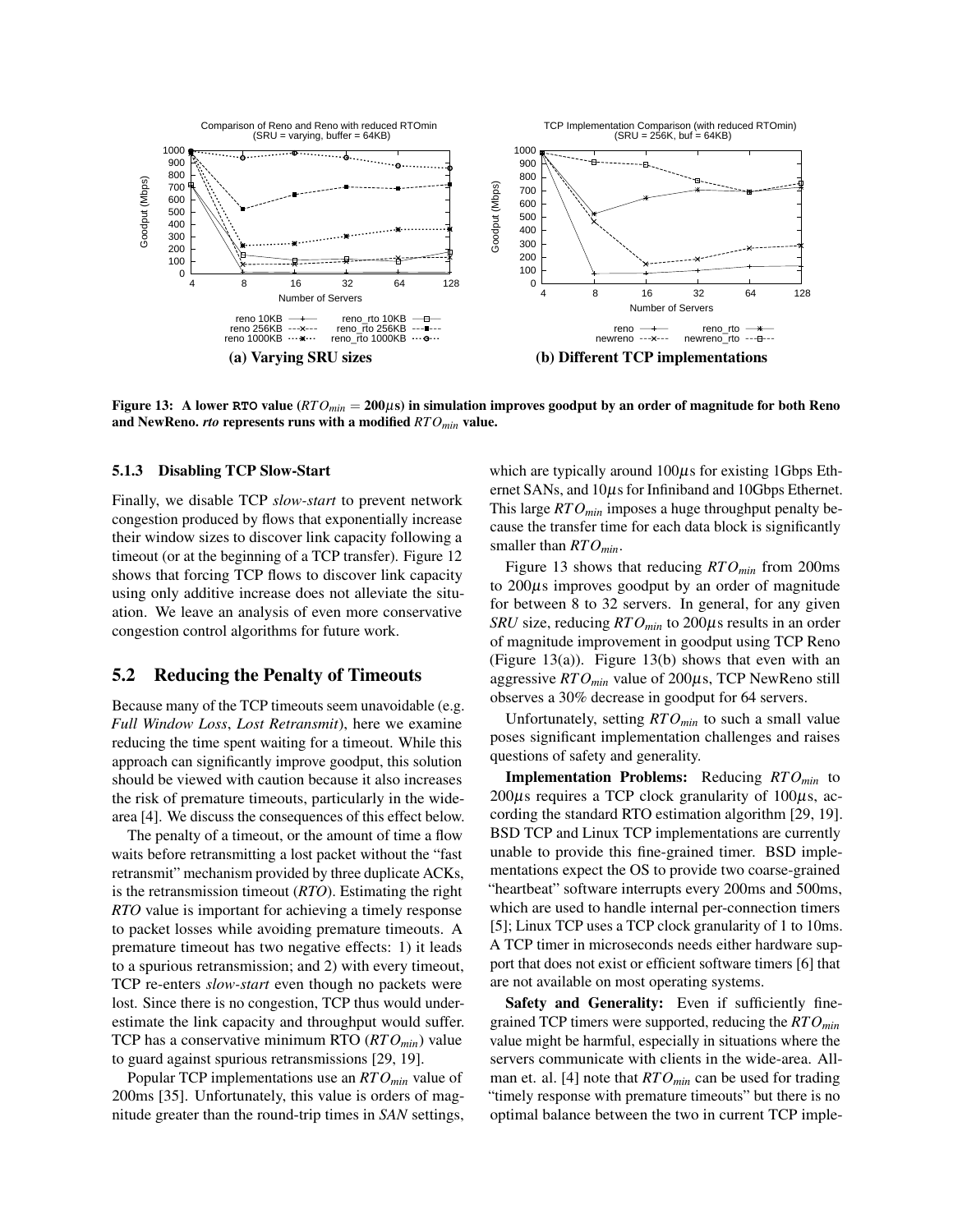

<span id="page-9-1"></span>Figure 14: Enabling Ethernet Flow Control can mitigate *Incast* for a single-switch network.

mentations: a very low *RTOmin* value increases premature timeouts. Earlier studies of RTO estimation in similar high-bandwidth, low-latency ATM networks also show that very low *RTOmin* values result in spurious retransmissions [\[34\]](#page-12-6) because variation in the round-trip-times in the wide-area clash with the standard RTO estimator's short RTT memory.

# <span id="page-9-0"></span>6 Ethernet Flow Control

Some Ethernet switches provide a per-hop mechanism for flow control that operates independently of TCP's flow control algorithm. When a switch that supports Ethernet Flow Control (EFC) is overloaded with data, it may send a "pause" frame to the interface sending data to the congested buffer, informing all devices connected to that interface to stop sending or forwarding data for a designated period of time. During this period, the overloaded switch can reduce the pressure on its queues.

We find that EFC is effective in the simplest configuration (i.e. all clients and servers connected to one switch), but does not work well with more than one switch, has adverse effects on other flows in all configurations, and is inconsistently implemented across different switches.

We measure the effect of enabling Ethernet Flow Control on a single HP Procurve 2848 switch, where one client and multiple servers are directly connected to the switch. Figure [14](#page-9-1) shows that EFC can significantly improve performance. Unfortunately, TCP goodput is still highly variable and is lower than it would be without *Incast*.

Despite its potential benefits, our simple network topology and workload hide adverse side effects that surface when EFC is used on larger multi-switch networks with many more clients and active TCP flows. For many of these reasons, most switch vendors and network operators

keep EFC inactive.

The most significant problem with EFC is head-of-line blocking, which occurs when a pause frame originating from one congested interface stops several other flows from communicating simultaneously. The effects of headof-line blocking can be particularly severe in heterogeneous bandwidth settings where one slow link can cause other faster links to be underutilized. In other words, pause frames pause *all* traffic entering an interface, regardless of whether that traffic is causing congestion.

Due to the complexities of head-of-line blocking, and because the particular interactions of EFC across multiple switches is inconsistently implemented across switch vendors, enabling EFC effectively across more than one switch can be a difficult or impossible task. For instance, in order to provide link aggregation between two HP Procurve 2848 switches, our system was configured with a virtual interface for the trunk – a configuration over which the switch did not support flow control.

While Ethernet Flow Control currently interacts adversely with other flows, a number of recent Ethernet initiatives have been introduced to add congestion management with rate-limiting behavior and to improve the pause functionality with a more granular per-channel capability [\[39\]](#page-12-7). These initiatives are part of a larger movement to create a lossless and flow-controlled version of Ethernet, referred to as *Data Center Ethernet*, which will allow the consolidation of multiple communication fabrics (including storage networks running Fibre Channel) into a single Ethernet solution.

Truly lossless behavior at the Ethernet level is a valid solution to the *Incast* problem, but it will take a number of years before these new standards are implemented in switches, and even then there are no guarantees that new switches will implement these standards uniformly or that they will be as commoditized and inexpensive as current Ethernet switches.

# 7 Related Work

Providing storage via a collection of storage servers networked using commodity TCP/IP/Ethernet components is an increasingly popular approach. The *Incast* problem studied comprehensively in this paper has been noted previously by several researchers (e.g., [\[15,](#page-11-1) [17,](#page-11-19) [25,](#page-11-20) [24\]](#page-11-2)) while developing this cluster-based approach.

Nagle et al. briefly discussed the switch buffer overruns caused by clients reading striped data in a synchronized many-to-one traffic pattern [\[25\]](#page-11-20). Upgrading to better switches with larger buffer sizes was one adopted solution. They also mentioned the possibility of using link-level flow control, but highlight the difficulties of such an approach for different non-trivial switch topologies without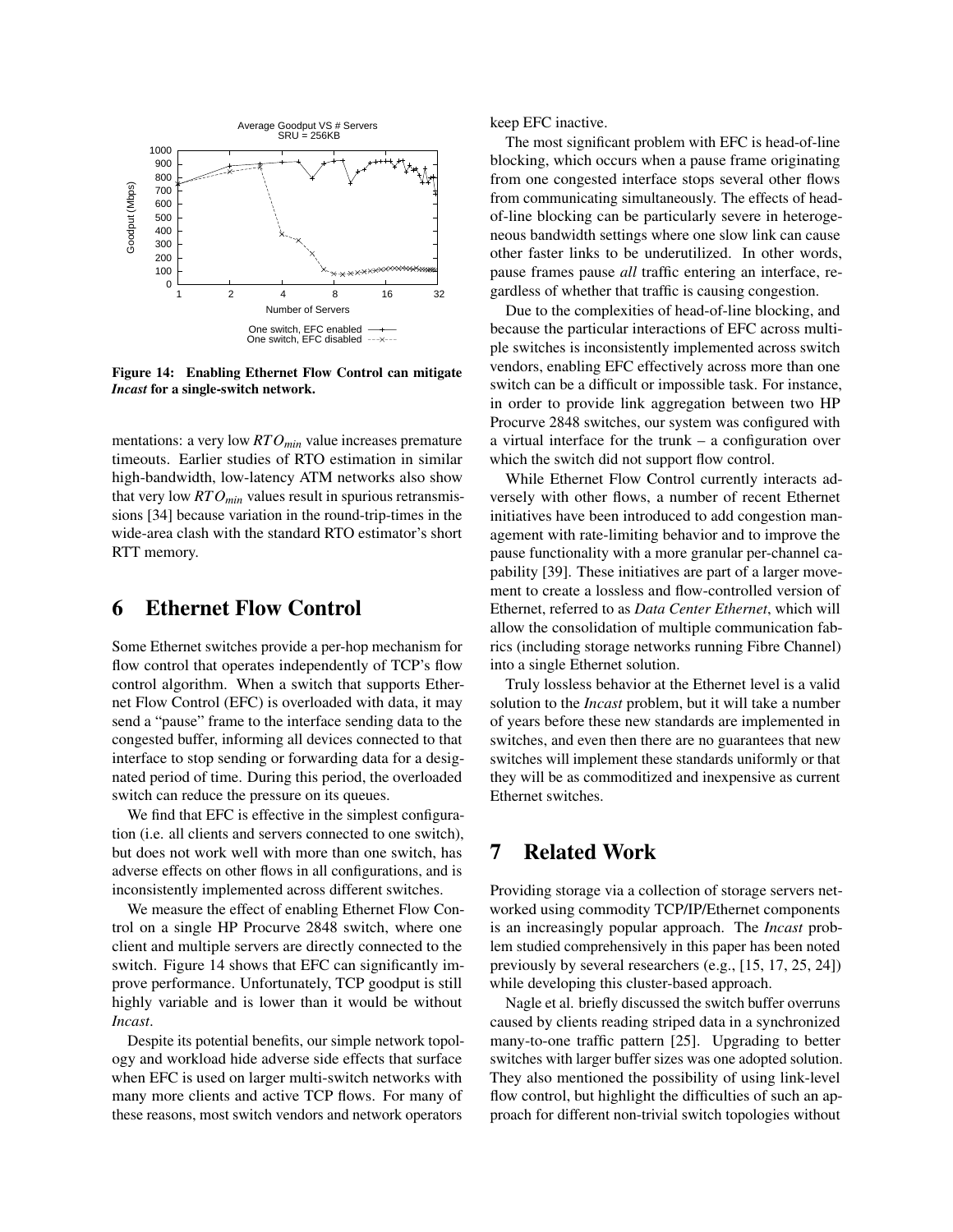incorporating higher-level striping information used by the storage system.

In later work, Nagle et al. again report on the effects of *Incast* on scalable cluster-based file storage performance [\[24\]](#page-11-2). Specifically, they report on experiments with a production-quality system where a single client reads a file sequentially using an 8MB synchronization block size striped across multiple storage servers. As the number of storage servers is increased for their system, keeping all other variables of the network constant, the authors observe a linear scaling of storage bandwidth for up to 7 storage servers, a steady plateau until around 14 servers, and then a rapid drop-off. The primary cause of this performance collapse was attributed to multiple senders overwhelming the buffer size of the network switch. This prior work also observed that the *Incast* problem does not appear when running a streaming network benchmark like netperf. Therefore, the performance collapse is also attributed to the synchronized and coordinated reads in a cluster-based storage environment. Nagle et al. also discuss modest performance gains when using SACK or reducing the length of TCP retransmission timeouts. Although this last point is not quantified, they observe that degraded performance still persists even with these changes.

At a higher level, the *Incast* problem is a particular form of network congestion, a topic which has been studied extensively in different environments. Early work on congestion control in the wide-area network by Van Jacobson addressed the TCP congestion collapse of the Internet around 1985 [\[19\]](#page-11-14). Adopted as the basis of TCP congestion control, the idea was to provide a method for a networked connection to discover and dynamically adjust to the available end-to-end bandwidth when transferring data. Chiu and Jain describe why the window mechanism of "additive increase / multiplicative decrease" achieves fairness and stability in this setting [\[10\]](#page-11-21).

Unfortunately, TCP's congestion control and avoidance algorithms are not directly applicable to all settings. For example, they are known to have problems in wireless settings, where packet losses may not actually be caused by congestion. TCP also has problems in high-latency, high-bandwidth network settings [\[20\]](#page-11-22). The *Incast* problem provides another example of a network setting where using TCP may cause poor performance.

The performance and fairness of TCP when many flows share the same bottleneck was studied by Morris [\[23\]](#page-11-23). As the number of TCP flows through a bottleneck increases to the point where there are more flows than packets in the bandwidth-delay product, there is an increasingly high loss rate and variation of unfair bandwidth allocation across flows. This paper applies some of Morris's methods and analysis techniques to the synchronized reads setting that produces *Incast*.

# 8 Conclusion

*Incast* occurs when a client simultaneously receives a short burst of data from multiple sources, overloading the switch buffers associated with its network link such that all original packets from some sources are dropped. When this occurs, the client receives no data packets from those sources and so sends no acknowledgement packets, requiring the sources to timeout and then retransmit. Often, the result of these TCP timeouts is an order of magnitude decrease in goodput.

Unfortunately, this traffic pattern is very common for the growing class of cluster-based storage systems. When data is striped across multiple storage nodes, each client read creates this pattern and large sequential reads create it repeatedly (once for each full stripe).

Whether or not *Incast* will cause goodput collapse in a system depends on details of the TCP implementation, network switch (especially buffer sizes), and system configuration (e.g., the number of servers over which data is striped). Unfortunately, avoiding collapse often requires limiting striping to a small number of servers. Techniques such as very short timeouts and link-level flow control can mitigate the effects of *Incast* in some circumstances, but have their own drawbacks. No existing solution is entirely satisfactory, and additional research is needed to find new solutions by building on the understanding provided by this paper.

### Acknowledgments

We are grateful to Jeff Butler, Abbie Matthews, and Brian Mueller at Panasas Inc. for helping us conduct experiments on their systems. We thank Michael Stroucken for his help managing the PDL cluster. We thank our paper shepherd Ric Wheeler, Michael Abd-El-Malek, and all of our reviewers for their feedback. We also thank the members and companies of the PDL Consortium (including APC, Cisco, EMC, Google, Hewlett-Packard, Hitachi, IBM, Intel, LSI, Microsoft, Network Appliance, Oracle, Seagate, and Symantec) for their interest, insights, feedback, and support.

This material is based on research sponsored in part by the National Science Foundation, via grants #CNS-0546551, #CNS-0326453 and #CCF-0621499, by the Army Research Office under agreement number DAAD19–02–1–0389, by the Department of Energy under award number DE-FC02-06ER25767, and by DARPA under grant #HR00110710025. Elie Krevat is supported in part by an NDSEG Fellowship from the Department of Defense.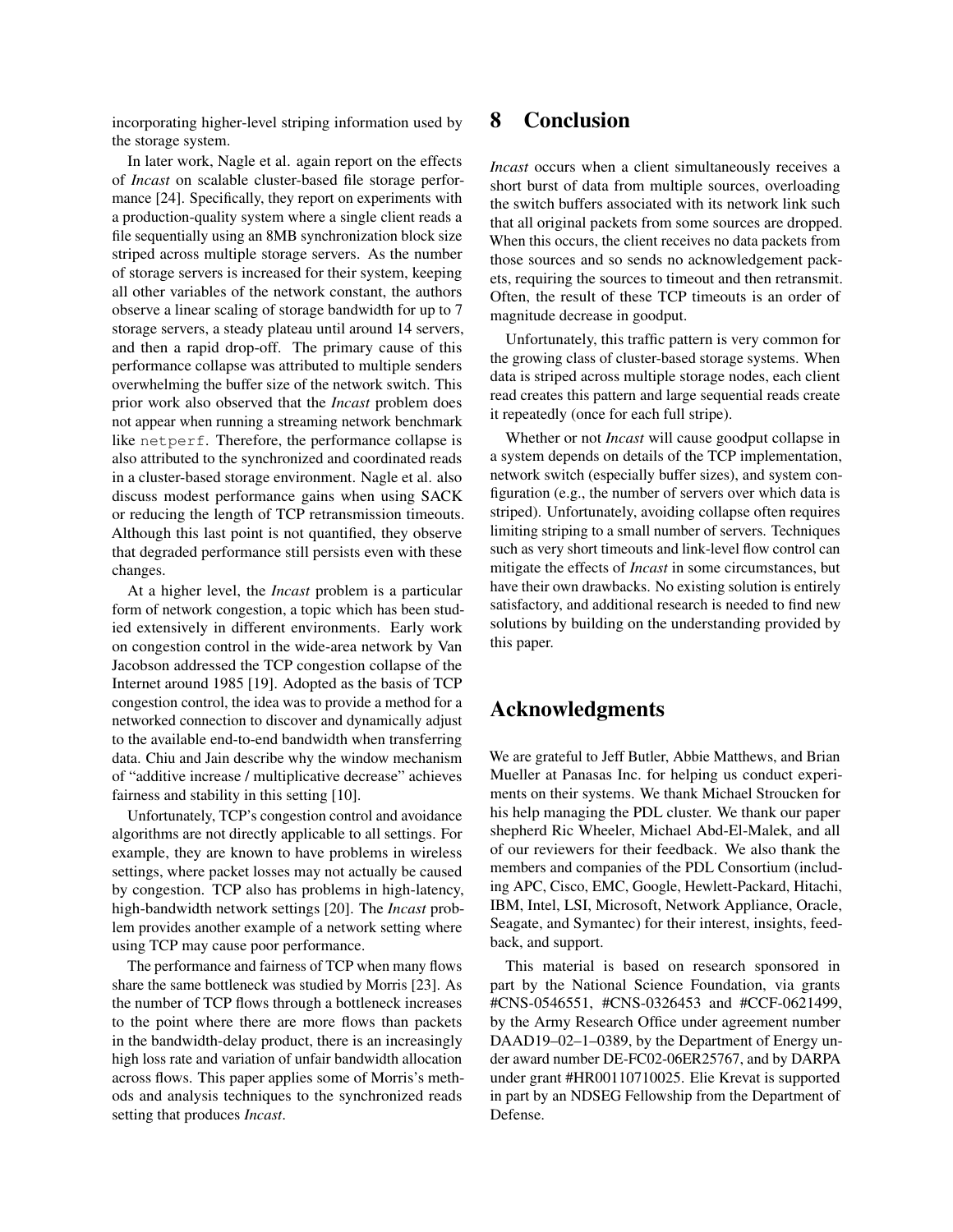# References

- <span id="page-11-0"></span>[1] ABD-EL-MALEK, M., II, W. V. C., CRANOR, C., GANGER, G. R., HENDRICKS, J., KLOSTERMAN, A. J., MESNIER, M., PRASAD, M., SALMON, B., SAMBASIVAN, R. R., SINNAMOHIDEEN, S., STRUNK, J. D., THERESKA, E., WACHS, M., AND WYLIE, J. J. Ursa Minor: Versatile Cluster-based Storage. In *Proc. 4th USENIX Conference on File and Storage Technologies* (San Francisco, CA, Dec. 2005).
- <span id="page-11-9"></span>[2] ALLMAN, M., BALAKRISHNAN, H., AND FLOYD, S. *Enhancing TCP's Loss Recovery Using Limited Transmit*. Internet Engineering Task Force, Jan. 2001. RFC 3042.
- <span id="page-11-6"></span>[3] ALLMAN, M., AND PAXSON, V. *TCP Congestion Control*. Internet Engineering Task Force, Apr. 1999. RFC 2581.
- <span id="page-11-16"></span>[4] ALLMAN, M., AND PAXSON, V. On Estimating End-to-End Network Path Properties. *SIGCOMM Comput. Commun. Rev. 31*, 2 supplement (2001).
- <span id="page-11-17"></span>[5] ARON, M., AND DRUSCHEL, P. TCP Implementation Enhancements for Improving Webserver Performance. Tech. Rep. TR99-335, Rice University, June 1999.
- <span id="page-11-18"></span>[6] ARON, M., AND DRUSCHEL, P. Soft timers: Efficient Microsecond Software Timer Support for Network Processing. *ACM Transactions on Computer Systems 18*, 3 (2000), 197–228.
- <span id="page-11-5"></span>[7] ARPACI-DUSSEAU, R. H., AND ARPACI-DUSSEAU, A. C. Fail-Stutter Fault Tolerance. In *Proc. HotOS VIII* (Schloss-Elmau, Germany, May 2001).
- <span id="page-11-4"></span>[8] BRAAM, P. J. File Systems for Clusters from a Protocol Perspective. <http://www.lustre.org>.
- <span id="page-11-13"></span>[9] BUTLER, J. Personal communication, Mar. 2007.
- <span id="page-11-21"></span>[10] CHIU, D.-M., AND JAIN, R. Analysis of the Increase and Decrease Algorithms for Congestion Avoidance in Computer Networks. *Computer Networks and ISDN Systems 17* (1989), 1–14.
- <span id="page-11-24"></span>[11] COMER, D. E. *Internetworking with TCP/IP, Volume I: Principles, Protocols, and Architecture*. Prentice Hall, Englewood Cliffs, N.J, 2000.
- <span id="page-11-15"></span>[12] FALL, K., AND FLOYD, S. Simulation-based Comparisons of Tahoe, Reno, and Sack TCP. *ACM Computer Communications Review 26*, 3 (July 1996), 5–21.
- <span id="page-11-7"></span>[13] FLOYD, S., HENDERSON, T., AND GURTOV, A. *The NewReno Modification to TCP's Fast Recovery Algorithm*. Internet Engineering Task Force, Apr. 2004. RFC 3782.
- <span id="page-11-3"></span>[14] GHEMAWAT, S., GOBIOFF, H., AND LEUNG, S.-

T. The Google File System. In *Proc. 19th ACM Symposium on Operating Systems Principles (SOSP)* (Lake George, NY, Oct. 2003).

- <span id="page-11-1"></span>[15] GIBSON, G. A., NAGLE, D. F., AMIRI, K., BUT-LER, J., CHANG, F. W., GOBIOFF, H., HARDIN, C., RIEDEL, E., ROCHBERG, D., AND ZELENKA, J. A Cost-Effective, High-Bandwidth Storage Architecture. In *Proc. 8th International Conf. on Architectural Support for Programming Languages and Operating Systems (ASPLOS)* (San Jose, CA, Oct. 1998).
- <span id="page-11-11"></span>[16] GRIDER, G., CHEN, H., JUNEZ., J., POOLE, S., WACHA, R., FIELDS, P., MARTINEZ, R., KHALSA, S., MATTHEWS, A., AND GIBSON, G. PaScal - A New Parallel and Scalable Server IO Networking Infrastructure for Supporting Global Storage/File Systems in Large-size Linux Clusters. In *Proceedings of the 25th IEEE International Performance Computing and Communications Conference, Phoenix, AZ* (Apr. 2006).
- <span id="page-11-19"></span>[17] HASKIN, R. High performance NFS. Panel: High Performance NFS: Facts & Fictions, SC'06.
- <span id="page-11-10"></span>[18] HILDEBRAND, D., HONEYMAN, P., AND ADAM-SON, W. A. pNFS and Linux: Working Towards a Heterogeneous Future. In *8th LCI International Conference on High-Performance Cluster Computing* (Lake Tahoe, CA, May 2007).
- <span id="page-11-14"></span>[19] JACOBSON, V. Congestion Avoidance and Control. In *Proc. ACM SIGCOMM* (Vancouver, British Columbia, Canada, Sept. 1998), pp. 314–329.
- <span id="page-11-22"></span>[20] KATABI, D., HANDLEY, M., AND ROHRS, C. Congestion Control for High Bandwidth-Delay Product Networks. In *Proc. ACM SIGCOMM* (Pittsburgh, PA, Aug. 2002).
- <span id="page-11-12"></span>[21] LEISERSON, C. E. Fat-trees: Universal Networks for Hardware-efficient Supercomputing. *IEEE Transactions on Computers 34* (Oct. 1985), 892– 901.
- <span id="page-11-8"></span>[22] MATHIS, M., MAHDAVI, J., FLOYD, S., AND RO-MANOW, A. *TCP Selective Acknowledgment Options*. Internet Engineering Task Force, 1996. RFC 2018.
- <span id="page-11-23"></span>[23] MORRIS, R. TCP Behavior with Many Flows. In *IEEE International Conference on Network Protocols (ICNP)* (Oct. 1997).
- <span id="page-11-2"></span>[24] NAGLE, D., SERENYI, D., AND MATTHEWS, A. The Panasas ActiveScale Storage Cluster: Delivering Scalable High Bandwidth Storage. In *SC '04: Proceedings of the 2004 ACM/IEEE Conference on Supercomputing* (Washington, DC, USA, 2004).
- <span id="page-11-20"></span>[25] NAGLE, D. F., GANGER, G. R., BUTLER, J., GOODSON, G., AND SABOL, C. Network Support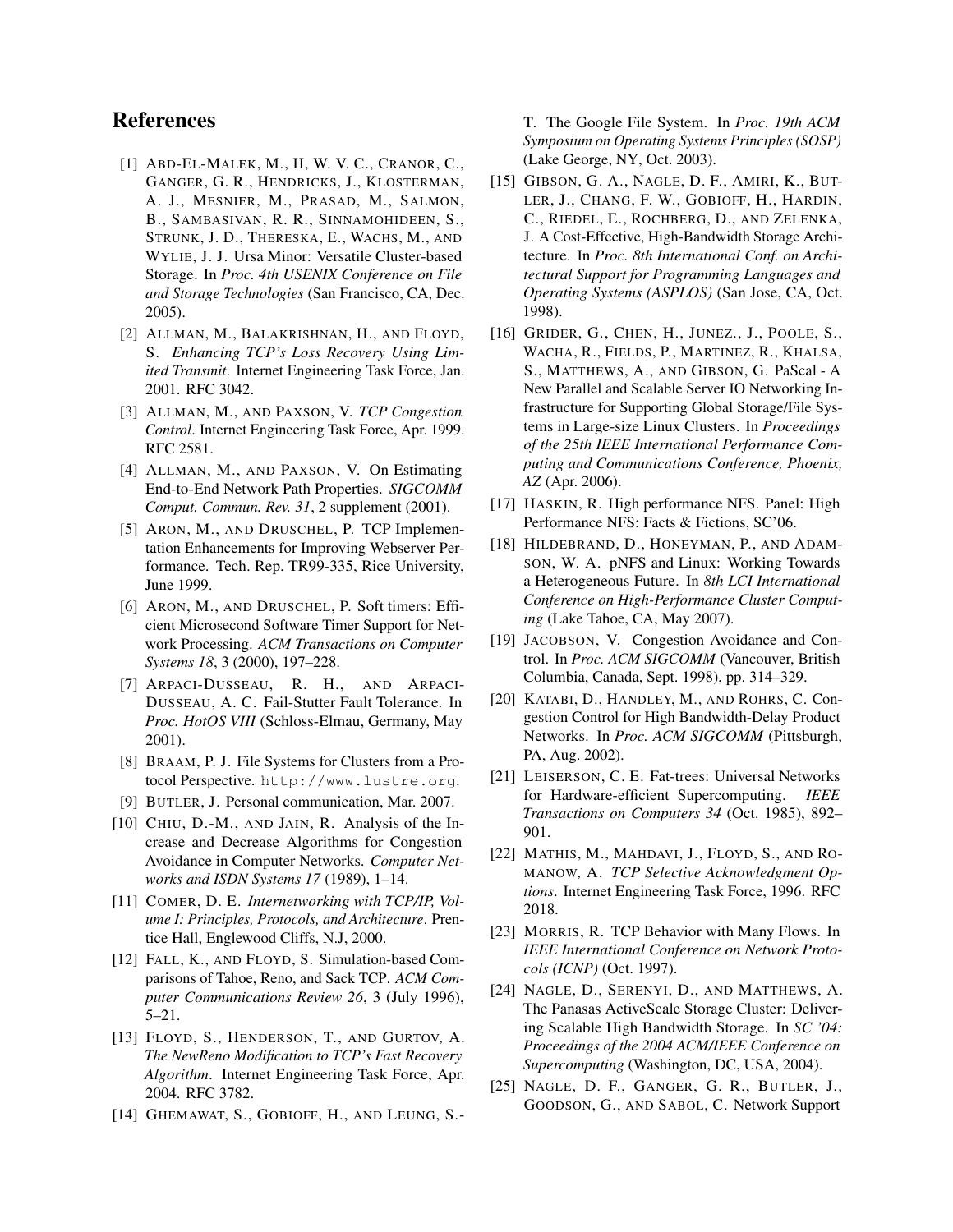for Network-attached Storage. In *Hot Interconnects* (Stanford, CA, 1999).

- <span id="page-12-11"></span>[26] NOUREDDINE, W., AND TOBAGI, F. The transmission control protocol: an introduction to tcp and a research survey. Tech. rep., Stanford University, 2002.
- <span id="page-12-3"></span>[27] ns-2 Network Simulator. http://www.isi.edu/nsnam/ns/, 2000.
- <span id="page-12-2"></span>[28] PAWLOWSKI, B., AND SHEPLER, S. Network File System Version 4 (nfsv4) charter page.
- <span id="page-12-4"></span>[29] PAXSON, V., AND ALLMAN, M. *Computing TCP's Retransmission Timer*. Internet Engineering Task Force, Nov. 2000. RFC 2988.
- <span id="page-12-10"></span>[30] PETERSON, L. L., AND DAVIE, B. S. *Computer Networks: A Systems Approach*. Morgan Kaufmann Publishers, San Fransisco, CA, 2003.
- <span id="page-12-12"></span>[31] POSTEL, J. B. *User Datagram Protocol*. Internet Engineering Task Force, Aug. 1980. RFC 768.
- <span id="page-12-13"></span>[32] POSTEL, J. B. *Internet Protocol*. Internet Engineering Task Force, Information Sciences Institute, Marina del Rey, CA, Sept. 1981. RFC 791.
- <span id="page-12-8"></span>[33] POSTEL, J. B. *Transmission Control Protocol*. Internet Engineering Task Force, Sept. 1981. RFC 793.
- <span id="page-12-6"></span>[34] ROMANOW, A., AND FLOYD, S. Dynamics of TCP traffic over ATM networks. *ACM Computer Communications Review 24*, 4 (1994), 79–88.
- <span id="page-12-5"></span>[35] SAROLAHTI, P., AND KUZNETSOV, A. Congestion control in Linux TCP. In *Proc. USENIX Annual Technical Conference* (Berkeley, CA, June 2002).
- <span id="page-12-0"></span>[36] SCHMUCK, F., AND HASKIN, R. GPFS: A Shared-Disk File System for Large Computing Clusters. In *Proc. USENIX Conference on File and Storage Technologies (FAST)* (Monterey, CA, Jan. 2002).
- <span id="page-12-1"></span>[37] SHEPLER, S., EISLER, M., AND NOVECK, D. NFSv4 Minor Version 1 – Draft Standard.
- <span id="page-12-9"></span>[38] STEVENS, W. R. *TCP/IP Illustrated, Volume 1*. Addison-Wesley, Reading, MA, 1994.
- <span id="page-12-7"></span>[39] WADEKAR, M. Enhanced Ethernet for Data Center: Reliable, Channelized and Robust. In *15th IEEE Workshop on Local and Metropolitan Area Networks* (June 2007).

# Appendix – TCP Primer

We provide the reader with a brief background on TCP for the purposes of understanding the terms used in this paper. While we skip many of the detailed nuances of TCP, we refer the reader to several well known resources for further TCP details [\[33,](#page-12-8) [3,](#page-11-6) [11,](#page-11-24) [38,](#page-12-9) [30,](#page-12-10) [26\]](#page-12-11).

The Transmission Control Protocol (TCP) [\[33\]](#page-12-8) is a connection-oriented protocol that guarantees a reliable, in-order byte-stream communication service between two processes, in contrast to the best-effort connectionless datagram delivery service provided by the User Datagram Protocol (UDP) [\[31\]](#page-12-12). Both TCP and UDP use the Internet Protocol (IP) [\[32\]](#page-12-13), a best-effort datagram service, to carry their messages. The use of TCP is attractive for applications that perform pairwise communication as it offers the following advantages:

- Reliability dealing with message loss, duplication, damage, and delay
- The in-order delivery of data
- Flow control and congestion control
- Multiplexing and demultiplexing to support multiple end-points on the same host through the use of port numbers

A TCP connection is *Full Duplex* – once a TCP connection is established between two end-points using a 3-way handshake protocol, the connection supports a pair of byte streams, one in each direction. TCP transfers a byte-stream by bundling together contiguous bytes into a TCP segment or packet.

A TCP packet, encapsulated in an IP packet, may be dropped en-route to the destination due to several causes, such as 1) the sender's kernel buffer being full, 2) a router buffer on the path to the destination being full, 3) routing errors, or 4) the receiver's kernel buffer being full. TCP uses a positive acknowledgement scheme with retransmissions to achieve reliable data transfer. To assist in the in-order delivery of data at the receiver, the TCP sender assigns a sequence number to every byte of data sent over a TCP connection. For a given packet, the sequence number assigned to the packet is the sequence number of the first byte within the packet. TCP uses a *cumulative* acknowledgment scheme: the ACK packet contains a sequence number informing the sender that it has received all bytes up to, but not including, that sequence number. While TCP assigns sequence numbers based on bytes, for simplicity, we discuss sequence numbers based on packets.

To make efficient use of the link, TCP uses a sliding window algorithm to keep multiple packets in flight. A window defines the number of packets that are unacknowledged: the left-edge of the window indicates the first packet not acknowledged by the receiver. For example, as shown in Figure [15,](#page-13-0) if the sender's window has a left-edge sequence number of 10 and a window size of 6, then the receiver has acknowledged the receipt of all packets with a sequence number less than 10, and the sender can transmit packets 10-15 all at once. When packets 10 and 11 reach the receiver, the receiver sends an ACK for packets 11 and 12 respectively. Since the left edge of the window now starts at 12 and the window size is 6, the sender may now transmit packets 16 and 17.